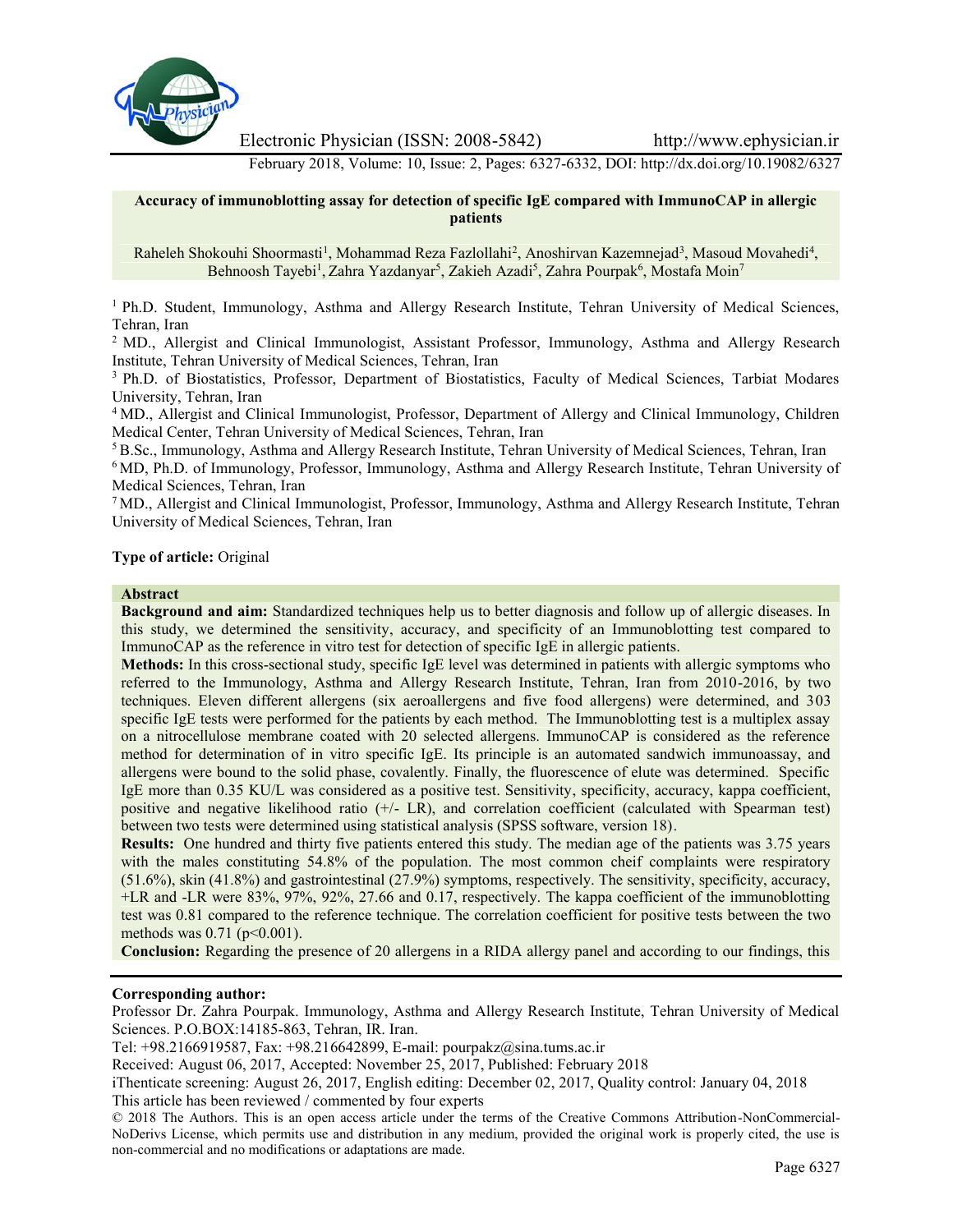immunoblotting test with high sensitivity could be used as a fast and cost-efficient screening test. However, ImmunoCAP is recommended when the accurate level of specific IgE is required. ImmunoCAP findings are particularly helpful for immunotherapy and the elimination diet.

**Keywords:** Sensitivity, Specificity, Immunoblotting, Specific IgE

#### **1. Introduction**

Allergen-specific IgE is commonly used as an indicator of allergic diseases, and helps physicians for better diagnosis and treatment of allergic patients (1). Although the development of allergenic molecules and microarray technique have resulted in a comprehensive evaluation of IgE profile and determination of cross-reactive proteins, allergenic extracts are still the fundamental screening tools that cannot be excluded from diagnosis tests, as physicians apply them in the initial steps of patients work-up (2). Accurate diagnosis and effective treatment are obtained using clinical history, physical examination and a precise laboratory evaluation (3). An ideal test should have high accuracy and reliability (4). There are several in vivo and in vitro tests for exact identification of allergens developing allergic diseases. Skin prick test (SPT) (in vivo) and specific IgE measurement (in vitro) are the most common used methods (5). SPT is a cheaper and a higher sensitive technique compared to in vitro tests. However, some of its disadvantages have resulted in widespread application of in vitro tests. Some disadvantages of SPT include lower specificity, invasiveness, and inability to sample storage. In addition, patients suffering from dermographism, severe asthma, urticaria, eczema or anaphylactic reaction, and those taking specific medications may not be good candidates for SPT (6-8). There are two different in vitro methods for evaluating specific IgE against one allergen and simultaneous multiple allergens, including singleplex platform (such as ImmunoCAP system) and multiplex platform (such as RIDA allergy screen) (9). The mechanism of most common systems (such as ImmunoCAP, Immunlite (Siemens) and Hytec-288 (Hycor) is similar to the radioallergosorbent test. In these techniques, IgE calibration curve is used (10). ImmunoCAP is a precise technique from the second generation of in vitro tests for evaluating allergen-specific IgE with ideal reliability, reproducibility, and good matching with SPT results (11). Although it has been accepted as an exact method for detection of specific IgE, it is an expensive test (5, 11). RIDA qline Allergy test (R-Biopharm, Darmstadt, Germany), MAST optigen (Hitachi Chemical diagnostic) and Polycheck Allergy (Biocheck GmbH) are the most famous types of multiplex assay (11). They can detect the specific IgE for multiple allergens with lower cost (12). Although this comparison was performed in previous studies (11, 13), contradiction existed in their results. Considering the fact that we were planning for a population based screening study, it was necessary to repeat this comparison in our laboratory to draw more firm conclusions. Difficult availability to reagents of ImmunoCAP system in our country and the cost of this modality led us to utilize alternative available methods to detect the specific IgE. It is worth mentioning that as a referral center, we prefer to apply screening tests with the lowest possible prices, and use more expensive specialized evaluations for selected patients. The advantages of this immunoblotting method (RIDA allergy Screen) such as its availability, independence of high technology instruments, availability of different standard panels, possibility of customizing a specific panel for each region, economical price, and lower serum sample (14) led us to determine the sensitivity and specificity of this test compared with ImmunoCAP as a reference method (5) with its high accuracy for detection of specific IgE in allergic patients.

## **2. Material and Methods**

Patients with allergic symptoms including respiratory symptoms (wheezing, breathlessness, rhinitis), skin symptoms (eczema and urticaria), and gastrointestinal symptoms (diarrhea, vomiting, blood in stool) related to foods and aeroallergens referred to the Immunology, Asthma, and Allergy Research Institute (IAARI), Tehran University of Medical Sciences, Tehran, Iran were included from 2010 to 2016. The subjects without clear history of these symptoms were excluded from this study. This cross-sectional study was approved by the Ethics Committee of IAARI (412/P/326). Five mL of blood was taken from all patients after obtaining informed consent. Their serum was separated and stored at -70 °C. Two different panels of immunoblot assay (Pediatric and local inhalant panels) were used. Each panel includes 20 different allergens. Molds and house dust mite allergens were used as mites mix and mold mix in this immunoblot assay and ImmunoCAP. The used allergens as mix include the same allergens in both different methods. All samples were checked for six aeroallergens (Bermuda grass, mite mix, mold mix, mugwort, dermatophagoides pteronyssinus and dermatophagoides farina) and five food allergens (egg white, egg yolk, cow's milk, wheat, and soybean) by two methods. The list of used allergens in each technique is shown in Table 1. Immunoblotting test (RIDA Allergy Screen or RIDA qline Allergy, R-Biopharm, Darmstadt, Germany) is an enzyme immunoassay on nitrocellulose membrane to determine specific IgE to 20 selected aeroallergens and food allergens on each strip. After washing the strips with washing buffer, serum samples (250-400µl for RIDA Allergy Screen and RIDA qline Allergy, respectively) were added to each allergen-coated membrane. This sample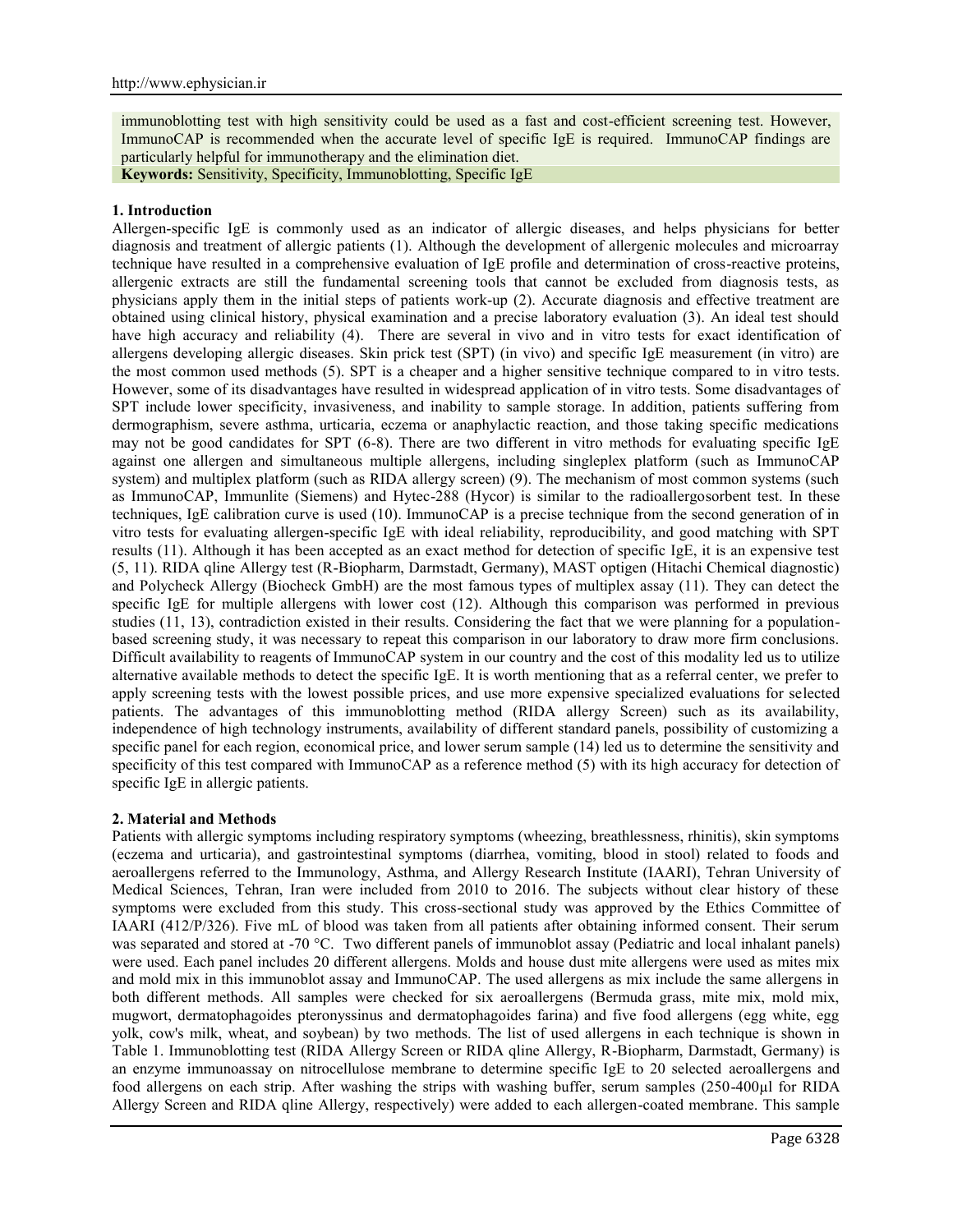volume is used to detect specific IgE to 20 allergens. Then, membranes were incubated on a shaker at room temperature (RT). After washing, biotin-conjugated anti-IgE was poured on each strip. In the next step, following incubating and washing, streptavidin conjugated with alkaline phosphatase was added to the strip. Then, incubation and washing phase was performed. In the final step, BCIP/NBT (bromochloroindolyl phosphate / Nitro blue tetrazolium) was poured into each membrane. Quantification of specific IgE was done using a scanner and specific software. The values are reported as IU/ml unit. Specific IgE >0.35 IU/ml was considered as positive. ImmunoCAP (Thermo Fisher Scientific, Uppsala, Sweden) is a solid phase immunoassay. The solid phase is a capsule including cellulose derivative with high binding capacity. The detection of specific IgE by ImmunoCAP system was performed according to the manufacture's instruction. Forty  $\mu$ l of serum samples were used for measurement of specific IgE for each allergen. This process lasts about three hours. Data were analyzed by SPSS software version 18 (SPSS Inc., Chicago, USA). To determine the normality of quantitative variables, Kolmogorov-Smirnov was used. The sensitivity, specificity, accuracy, positive predictive value, negative predictive value, positive and negative likelihood ratios, and kappa coefficient were calculated. ImmunoCAP test was considered as the gold standard method. The Spearman test was used for evaluation of the correlation between the two methods. P value less than 0.05 was considered as significant level.

| ImmunoCAP Allergens       | Code            | RIDA Allergens | Code            | RIDA Allergens        | Code           |
|---------------------------|-----------------|----------------|-----------------|-----------------------|----------------|
| <b>Inhalant Allergens</b> |                 | Panel IAARI    |                 | Panel (Pediatric)     |                |
| Bermuda grass             | G2              | Acacia         | T36             | D. pteronyssinus      | D1             |
| Mugwort                   | W6              | Ash            | T <sub>15</sub> | D. farinae            | D <sub>2</sub> |
| Mite Mix                  | HX <sub>2</sub> | Elder          | T <sub>26</sub> | Grass Mix             | Gx1            |
| Mold Mix                  | MX1             | Elm            | T <sub>8</sub>  | Birch                 | T <sub>3</sub> |
| D. pteronyssinus          | D1              | Plane tree     | T <sub>11</sub> | Cat                   | E1             |
| D. farinae                | D <sub>2</sub>  | Cypress        | T <sub>23</sub> | Dog                   | E5             |
| Food Allergens            |                 | Scot pine      | T <sub>16</sub> | Alternaria            | M6             |
| Cow's milk Protein        | F2              | Poplar         | T <sub>14</sub> | Milk                  | F2             |
| Egg White                 | F1              | Rye            | G <sub>5</sub>  | $\alpha$ lactalbumin  | F72            |
| Egg Yolk                  | F75             | Timothy grass  | G6              | $\beta$ Lactoglobulin | F76            |
| Wheat Flour               | F4              | Bermuda grass  | G2              | casein                | F77            |
| Soy bean                  | F14             | Goosefoot      | W10             | Bovine serum Albumin  | F78            |
|                           |                 | Saltwort       | W11             | Egg White             | F1             |
|                           |                 | Mugwort        | W6              | Egg Yolk              | F75            |
|                           |                 | Mite Mix       | DX1             | Carrot                | F31            |
|                           |                 | Mold           | Mx1             | Potato                | F35            |
|                           |                 | Feather        | Ex6             | Soy bean              | F14            |
|                           |                 | Cockroach      | 16              | Wheat Flour           | F4             |
|                           |                 | Dog            | E5              | Peanut                | F13            |
|                           |                 | Cat            | E1              | Hazelnut              | F17            |

**Table 1.** The list of used allergens in ImmunoCAP and RIDA Allergy Screen test

# **3. Results**

Totally, 135 patients (54.8% Male, 45.2% Female) were tested for 11 different allergens. The median age of patients was 3.75 (Q1, Q3= 1, 11) years. The chief complaints of patients were respiratory (51.6%), skin (41.8%) and gastrointestinal symptoms (27.9%), respectively. Three hundred and three tests (88 aeroallergens, 215 food allergens tests) were performed with the two methods, simultaneously. The sensitivity and specificity were 83% and 97%, respectively. Positive likelihood ratio (+LR) and negative likelihood ratio (-LR) are 27.66 and 0.17, respectively. The Immunoblotting assay showed substantial agreement (kappa coefficient= 0.81) compared with ImmunoCAP. The accuracy of this test is 92% compared with the reference IgE in vitro test (ImmunoCAP). The correlation coefficient between the two methods was calculated with Spearman test (correlation coefficient =  $0.71$ , p<0.001) (Figure 1). Table 2 shows the sensitivity, specificity, and agreement between the two methods in aeroallergens and food allergens, independently. The sensitivity of the the RIDA Allergy assay was better for specific IgE to aeroallergens (89.3%) compared to specific IgE for food allergens (81%), while the specificity of specific IgE for food allergens (98%) was better in comparison with specific IgE for aeroallergens (93%). The number of positive and negative tests, sensitivity, specificity, PPV, NPV and agreement of this immunoblotting test in comparison with ImmunoCAP for each particular allergen, has been shown in Table 3.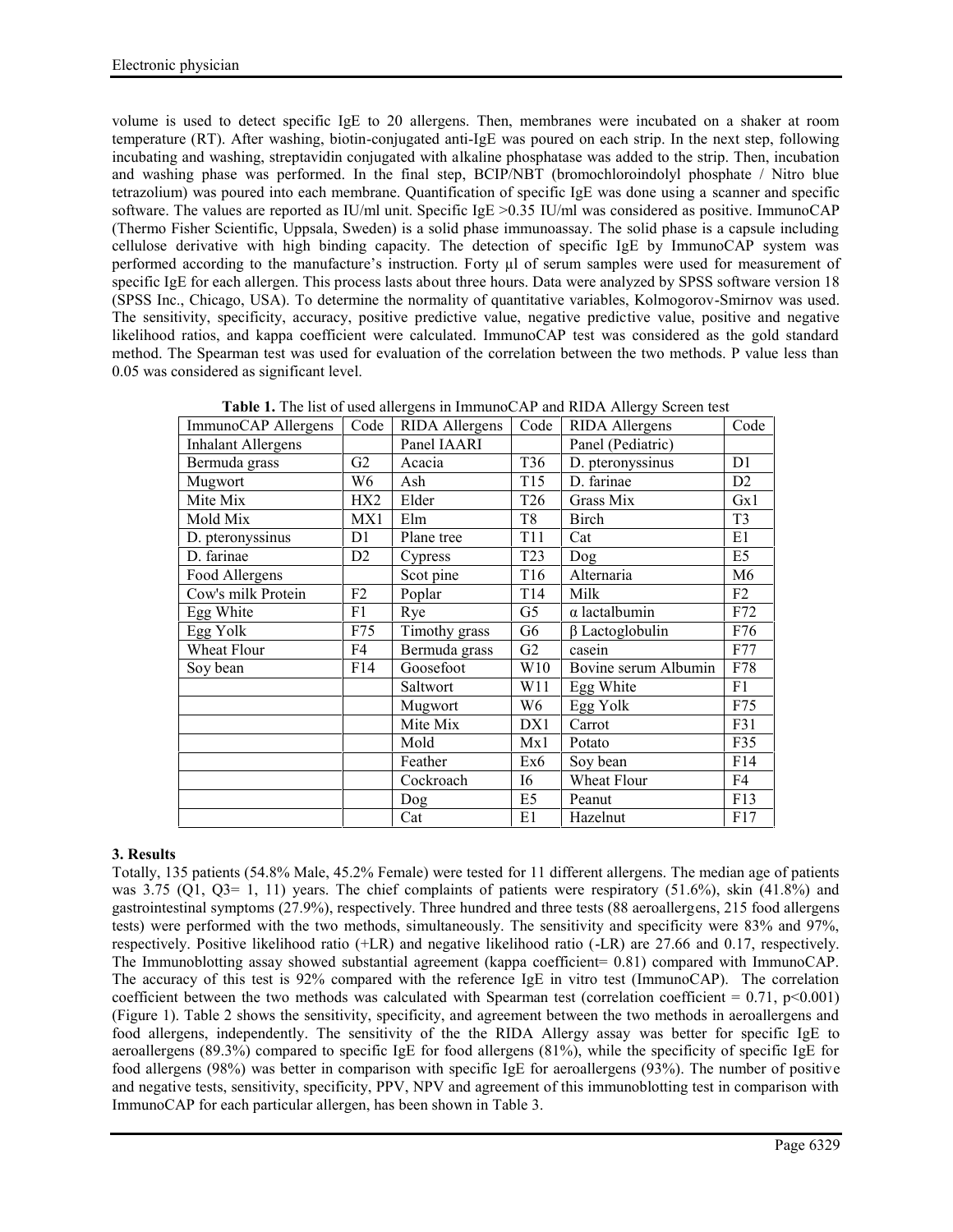| Allergens     | Total    | Number of positive |           |               | Sensitivity, Specificity, | $PPV_{1}$     | NPV,        | Agreement, Kappa   p- |      |         | <b>SE</b> |
|---------------|----------|--------------------|-----------|---------------|---------------------------|---------------|-------------|-----------------------|------|---------|-----------|
|               | Number   | tests              |           | $\frac{0}{0}$ | $\frac{0}{0}$             | $\frac{0}{0}$ | $^{0}/_{0}$ | $\frac{0}{0}$         |      | value   |           |
|               | of tests | <b>RIDA</b>        | ImmunoCAP |               |                           |               |             |                       |      |         |           |
| Aeroallergens | 88       | 29                 | 28        | 89.3          | 93                        | 86            | 95          | 92                    | 0.82 | < 0.001 | 0.06      |
| Food          | 215      |                    | 85        | 81            | 98                        | .97           | 89          | 92                    | 0.82 | < 0.001 | 0.04      |
| Allergens     |          |                    |           |               |                           |               |             |                       |      |         |           |
| Total         | 303      | 100                | 113       | 83            | 97                        | 94            | 91          | 92                    | 0.81 | < 0.001 | 0.03      |

**Table 2**. The sensitivity, specificity, positive predictive value (PPV), negative predictive value (NPV), agreement and kappa value in two methods

Table 3. The sensitivity, specificity, PPV, NPV and Kappa value of immunoblotting assay (RIDA Allergy Screen) compared with ImmunoCAP for each individual allergen

| Allergens        | $\mathbf n$ | ImmunoCAP      | Immunoblotting | Sensitivity,  | Specificity, $\%$ | PPV,          | NPV,          | Kappa     | $p-$                     |
|------------------|-------------|----------------|----------------|---------------|-------------------|---------------|---------------|-----------|--------------------------|
|                  |             |                | Assay          | $\frac{0}{0}$ |                   | $\frac{0}{0}$ | $\frac{0}{0}$ | value     | value                    |
|                  |             | Number of      | Number of      |               |                   |               |               |           |                          |
|                  |             | Positive       | Positive       |               |                   |               |               |           |                          |
|                  |             | <b>Tests</b>   | Tests          |               |                   |               |               |           |                          |
| Bermuda grass    | 16          |                | 7              | 86            | 89                | 86            | 89            | 0.75      | 0.003                    |
| Mugwort          | 15          | 6              | 5              | 83.3          | 100               | 100           | 90            | 0.86      | 0.001                    |
| Mite Mix         | 11          | 3              | 4              | 100           | 88                | 75            | 100           | 0.79      | 0.007                    |
| Mold Mix         | 16          | 2              | 4              | 100           | 86                | 50            | 100           | 0.60      | 0.009                    |
| Dermatophagoides | 16          | 6              | 6              | 100           | 100               | 100           | 100           | 1.00      | < 0.001                  |
| Pteronyssinus    |             |                |                |               |                   |               |               |           |                          |
| Dermatophagoides | 14          | $\overline{4}$ | 3              | 75            | 100               | 100           | 91            | 0.81      | 0.002                    |
| farinae          |             |                |                |               |                   |               |               |           |                          |
| Cow's milk       | 65          | 34             | 32             | 91            | 97                | 97            | 91            | 0.88      | < 0.001                  |
| Egg White        | 49          | 16             | 11             | 69            | 100               | 100           | 87            | 0.75      | < 0.001                  |
| Egg Yolk         | 37          | 8              | $\overline{2}$ | 25            | 100               | 100           | 83            | 0.34      | 0.006                    |
| Wheat Flour      | 55          | 27             | 26             | 93            | 96                | 96            | 93            | 0.89      | < 0.001                  |
| Soy bean         | 9           | $\Omega$       | $\theta$       | <b>NA</b>     | 100               | <b>NA</b>     | <b>NA</b>     | <b>NA</b> | $\overline{\phantom{a}}$ |





**Figure 1.** The scatter plot of correlation between log specific IgE in both methods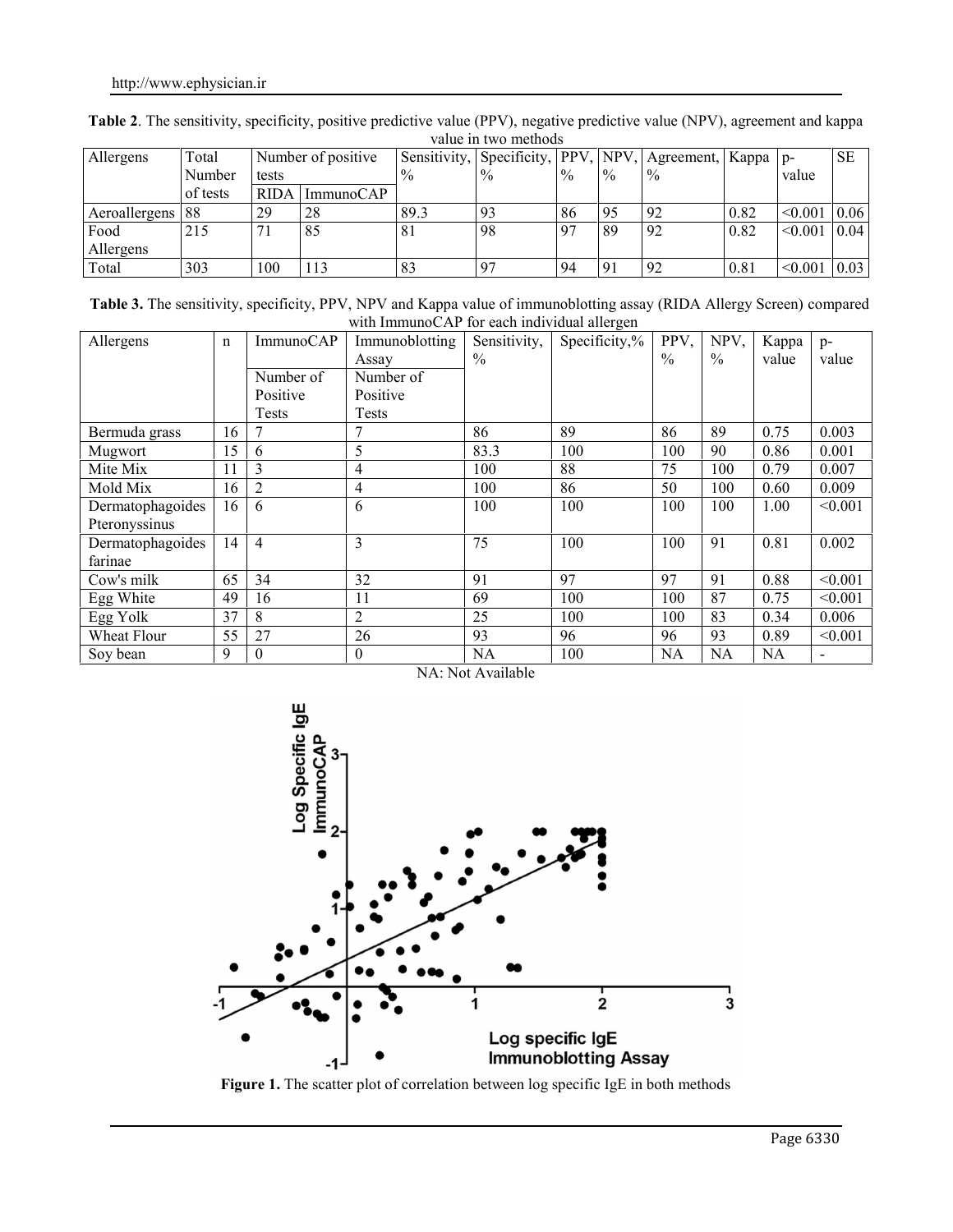## **4. Discussion**

Comparison of specific IgE against 11 allergens with two methods showed good sensitivity (83%) and specificity (97%) for the immunoblotting assay compared with ImmunoCAP. This study showed the good agreement (92%) between the two methods for evaluating the specific IgE. Detection of the sensitizer allergen with a precise and reliable assay is important in allergic patients (3). According to our findings, the accuracy of immunoblot assay for food and aeroallergens was somehow similar to ImmunoCAP method. Our results are inconsistent with the results of Minje Han for agreement between the two assays. In their study, agreement percentage between the two methods was better for aeroallergens than food allergens (53.8% versus 40.9%) (11). In the study of Eun-Jee Oh et al. (13), the agreement (29.1%) among these two methods was surprisingly much less than our study (92%). The used source and feature of allergenic extract could be one of the major reasons for the difference between these techniques. The results of IgE assays are greatly affected by the content and amount of allergen extract (2, 15). The technical discrepancy and use of different species of an allergen are the reasons of different levels of allergen-specific IgE in types of commercial assays (1). The sensitivity, specificity, and concordance of two methods are different among different allergens. Regarding this study's results, dermatophagoides Pteronyssinus, wheat flour and cow's milk allergens showed the highest agreement between the two methods. The lowest agreement was found in terms of sensitization to egg yolk. Comparing these two techniques, in the study of Eun-Jee Oh, higher agreement was found for some allergens such as dermatophagoides Pteronyssinus and wheat flour; while other allergens such as milk did not show such agreement between two methods (13). AlloScreen and RIDA Allergy Screen test as two immunoenzyme assays on nitrocellulose membrane have similar principles. In a study by Park et al., the agreement between the two methods (Immunoblotting and ImmunoCAP) ranged from 0.74 to 0.93. In this study, similar results were obtained (16). This multiplex assay is simple with appropriate and acceptable cost compared with ImmunoCAP (12). In our study, the sensitivity and specificity compared to the immunoblot assay is somewhat similar to the Park study in Korea (sensitivity=74.4%, specificity=85.5%) (12). In spite of the difference between selective allergens and also the race of the participants in several studies, designing of these methods to measure specific IgE is free from any confounding factors. The sensitivity of RIDA Allergy test regarding different inhalant and food allergens had ranged from 75-100% and 25-93%, respectively. On the other hand, specificity of this test in comparison with ImmunoCAP was between 86 to100% and 96 to100%, respectively. Regarding these findings, it seems that sensitivity of this test for aeroallergens is better compared with food allergens. The prolongation of this study due to an attempt to increase the sample size and to analyze accurately, are the limitations of this study. Although all tests were performed accurately and with enough sample size, the performance of tests with more sample size for each individual allergen was ideal for us.

## **5. Conclusions**

According to our findings, the immunoblot multiplex assay has a priority in early screening tests because of its price and also the lower volume of serum sample that is used. It is recommended to use more quantitative tests in patients who are in the procedure of treatment to evaluate the effect of the medication. The improvement of sensitivity and specificity in multiple allergen tests is important for the wide use of these panels. Also, determining the diagnostic value of this test for important allergens such as drugs and allergenic molecules is very important in future studies.

## **Acknowledgments:**

This study was supported by the Immunology, Asthma and Allergy Research Institute, Tehran University of Medical Sciences, Tehran, Iran. The authors wish to extend special thanks to Dr. Laleh Nikfarjam, Mrs. Zahra Ebadi and Mrs. Zahra Lebaschi for their outstanding collaboration. We appreciate Dr. Shahrooei and the Department of Laboratory Medicine, University Hospitals Leuven, Leuven, Belgium for performing 50 ImmunoCAP tests.

## **Conflict of Interest:**

There is no conflict of interest to be declared.

## **Authors' contributions:**

All authors contributed to this project and article. All authors read and approved the final manuscript.

#### **References:**

1) Wang J, Godbold JH, Sampson HA. Correlation of serum allergy (IgE) tests performed by different assay systems. J Allergy Clin Immunol. 2008; 121: 1219-24. doi: 10.1016/j.jaci.2007.12.1150. PMID: 18243289.